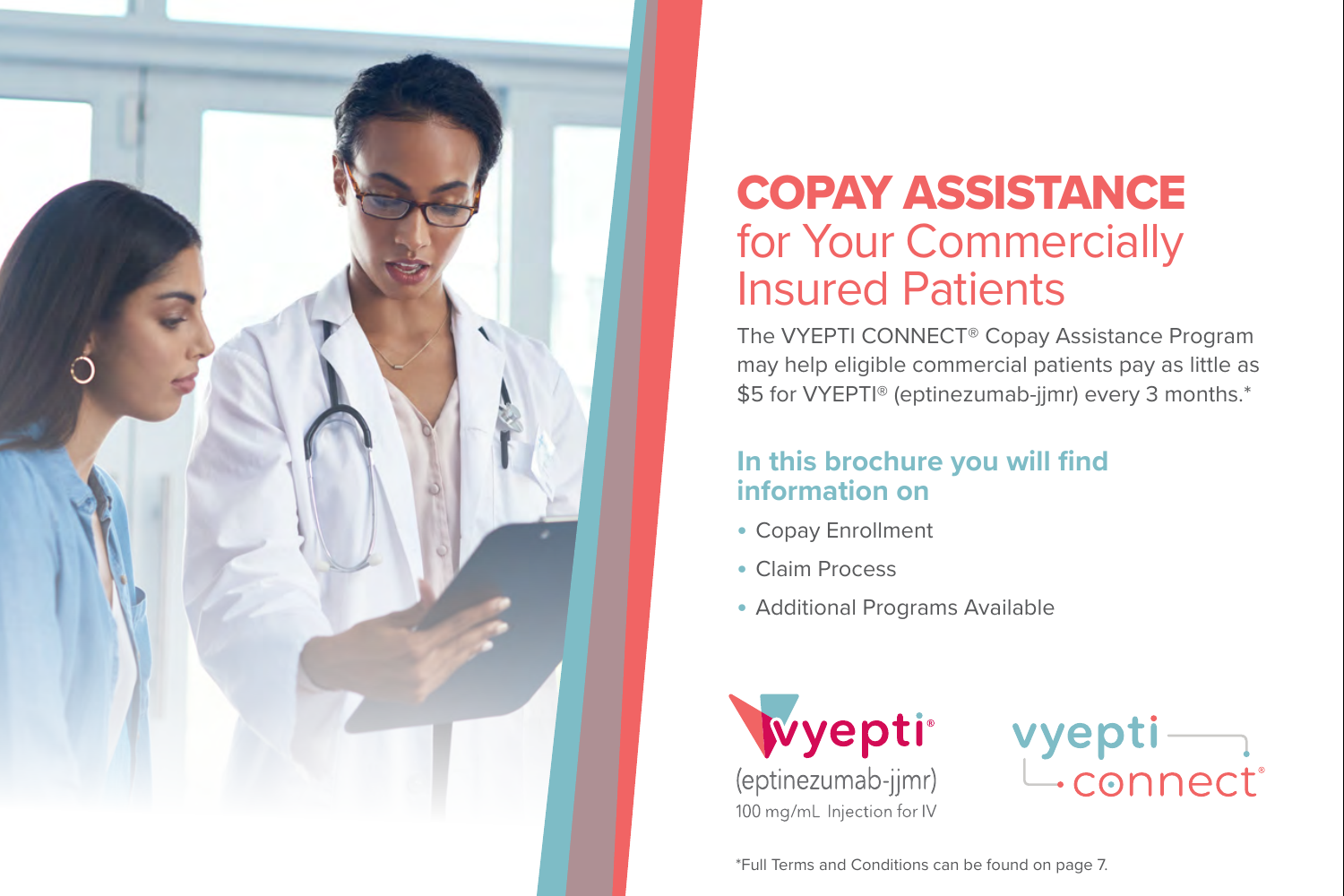## **VYEPTI CONNECT® Copay Assistance Program Eligibility and Enrollment**



### **Eligible patients may pay as little as \$5 every 3 months for VYEPTI® (eptinezumab-jjmr)**

With the VYEPTI CONNECT Copay Assistance Program, commercial patients can save up to \$4000 every calendar year on the cost of VYEPTI. The program covers the cost of VYEPTI only, not administration and other fees.

## **Patient Eligibility Criteria**

- $\sqrt{\ }$  Patient must have commercial insurance that covers VYEPTI
- $\checkmark$  Must be 17 years of age or older and reside in the United States or Puerto Rico
- $\checkmark$  Must not be enrolled in a health plan where the federal or state government could pay anything for the prescription (e.g., Medicaid, Medigap, VA, DOD, or TRICARE)
- $\checkmark$  Must not be Medicare eligible and enrolled in an employer-sponsored retiree health plan or prescription drug benefit program
- $\sqrt{\ }$  Must meet all other eligibility requirements set forth in the VYEPTI CONNECT Copay Assistance program Terms and Conditions on page 7



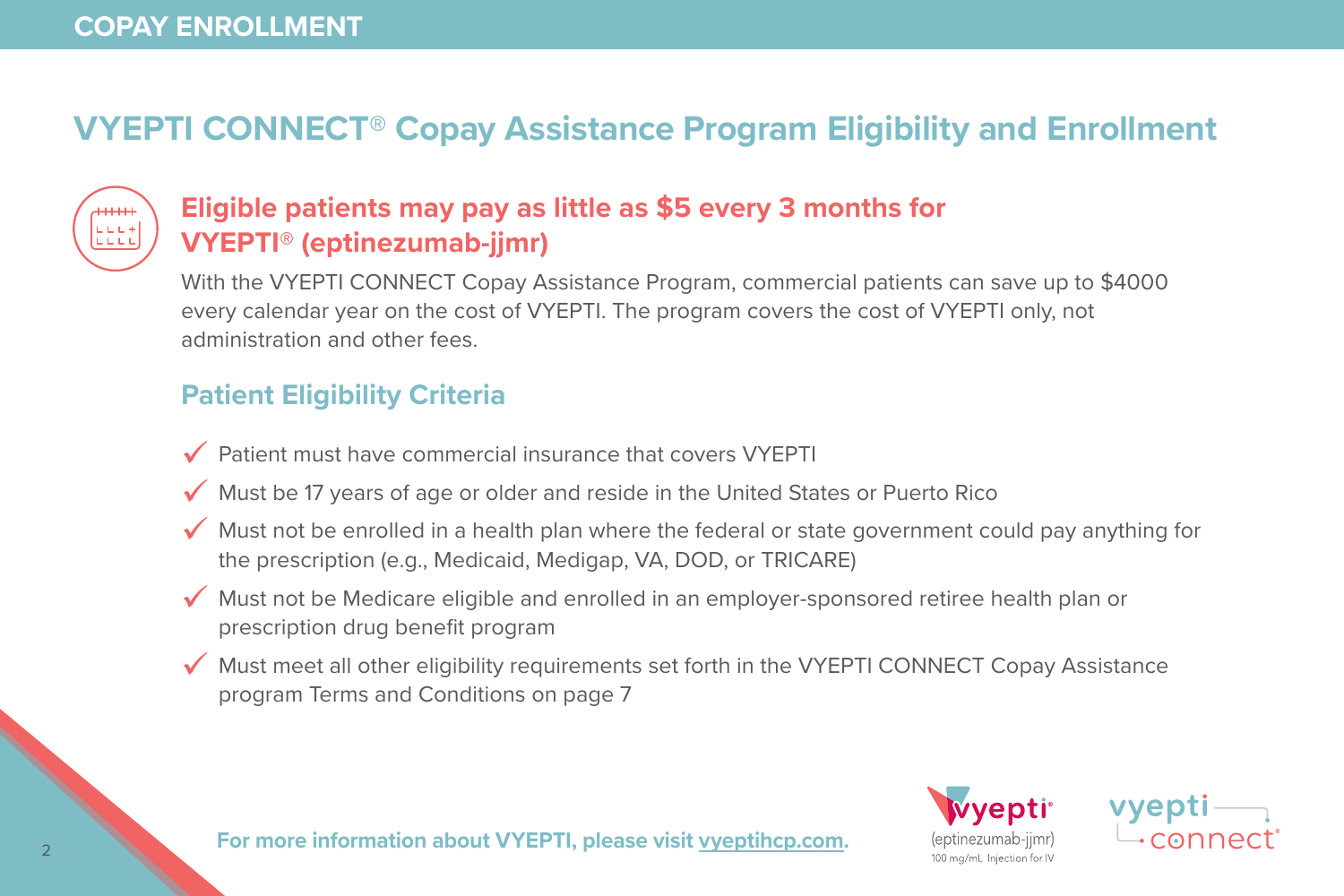

#### **Steps your patients should take when enrolling in the copay program**

After providing your commercially insured patients with information about the VYEPTI CONNECT® Copay Assistance Program, be sure to remind them to enroll in the program by following these steps:

- **1** Confirm with your office staff or commercial insurance provider that VYEPTI® (eptinezumab-jjmr) is covered.
- **2** Enroll in the VYEPTI CONNECT Copay Assistance Program through one of the following channels:

Visit [vyeptisavings.com](https://www.vyepti.com/savings-and-support#copay-assistance-program) to enroll online and click on the Enroll Today button.

Call 833-4-VYEPTI (833-489-3784), Option 1, to speak with a VYEPTI CONNECT Liaison to enroll in the program over the phone.

- Complete the VYEPTI CONNECT Copay Assistance Program enrollment section on the VYEPTI CONNECT enrollment form.
- If receiving VYEPTI through a Specialty Pharmacy (SP), the pharmacist can help patients enroll in the program while on the phone.
- Look out for the confirmation letter, if enrolled. This will be sent to the patient's HCP as well.
- **4** Provide VYEPTI CONNECT Copay Assistance Program information to the Infusion Provider, if applicable.



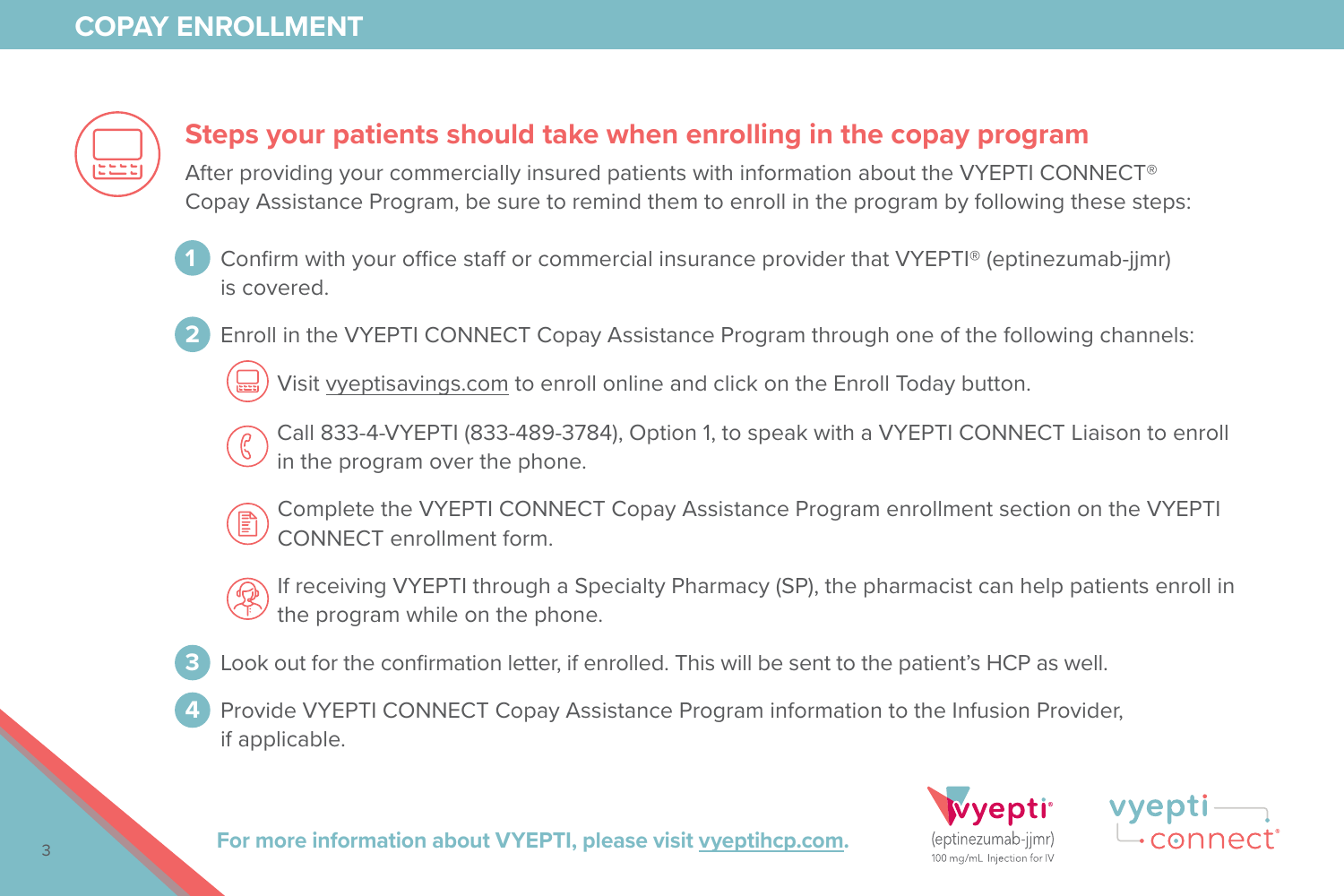# **VYEPTI CONNECT® Copay Assistance Program Claim Process**



#### **Buy-and-bill claim process**

- Upon successful enrollment, the patient and HCP will receive a welcome letter that describes the program and includes all the information needed to participate.
- After administering VYEPTI® (eptinezumab-jjmr), the HCP submits a claim to the patient's primary insurance plan.
- HCP sends the explanation of benefits (EOB) from the patient's commercial insurance plan, along with a copy of the CMS Form 1500 or UB-04 claim form by fax or mail. Refer to the fax number and mailing address located on the back page.
	- **•** When submitting your claim documents ensure that your billing information, including billing fax number, is included for payment.
	- **•** For details on the submission, the HCP can download and use the reimbursement fax coversheet at vyepticonnect.com in the resources section.
	- **•** In order for the claim to be processed, the claims submission must be made within 120 days of the patient's date of service.
- VYEPTI CONNECT Copay Assistance Program faxes payment on behalf of the patient via a Virtual Mastercard to the HCP minus the \$5 copay amount owed by the patient.
- HCP collects the \$5 copay from the patient.

*r*epti° 100 ma/ml Injection for N

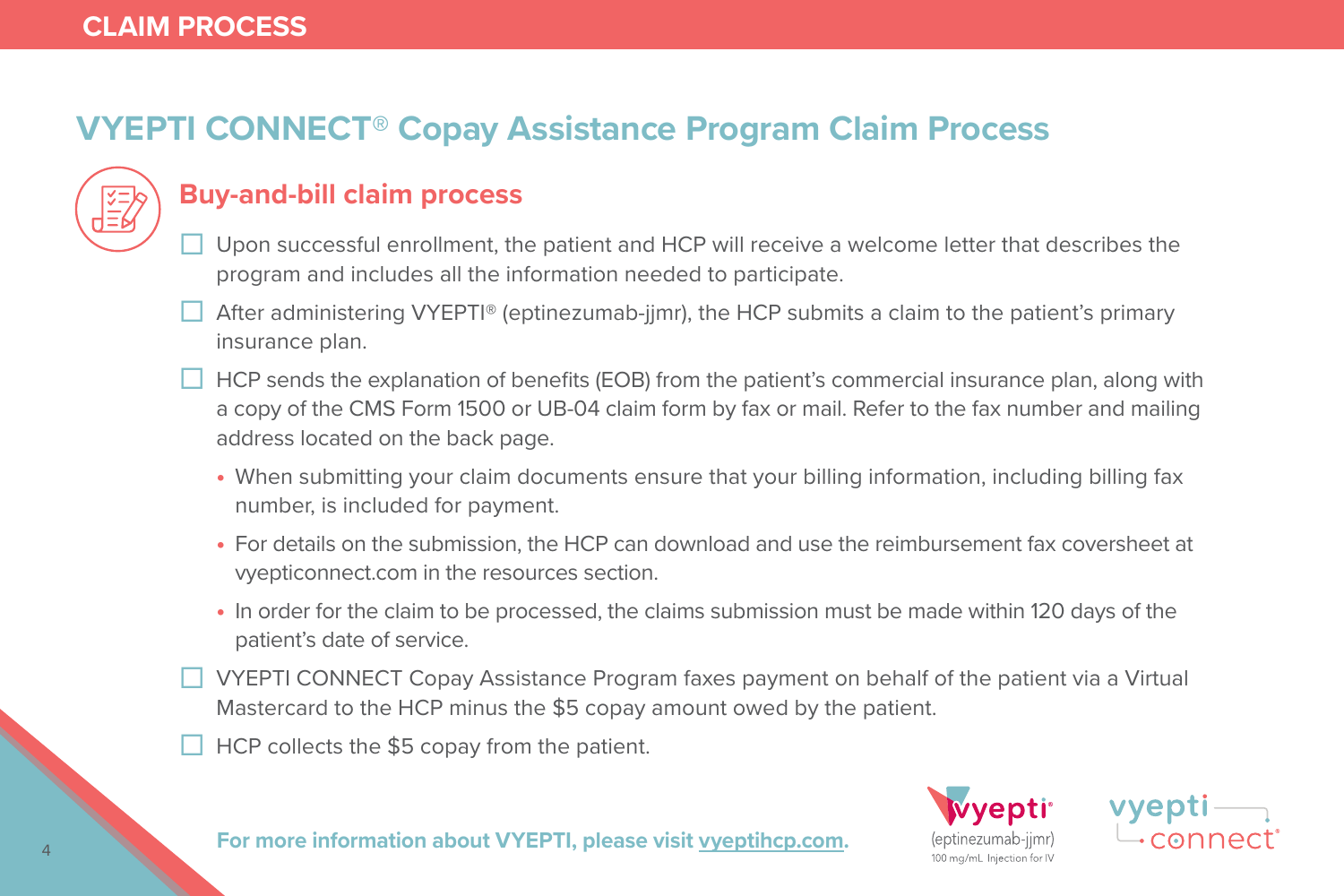

#### **SP claim process**

- Patient provides the SP with their VYEPTI CONNECT® Copay Assistance Program information (BIN/Group/ID numbers).
- The SP will receive the prescription from the HCP office and will verify the patient's primary insurance and copay information.
- The SP submits the balance due to the VYEPTI CONNECT Copay Assistance Program listing the program as a secondary payer coordination of benefits. The submission includes the amount owed by the patient and a valid other coverage code.
- SP collects the \$5 copay from the patient and ships VYEPTI® (eptinezumab-jjmr) to the HCP office.
- Copay program payment is sent to the SP.

#### **Payment for patients' out-of-pocket costs for VYEPTI can be provided to the HCP or the patient**

Claims may be submitted only on behalf of eligible commercially insured patients enrolled in the VYEPTI CONNECT Copay Assistance Program. The claims process described on these pages applies when an enrolled patient authorizes the Program to provide payment directly to their HCP.

**If a patient has paid for their VYEPTI medication, or if the clinic or infusion center does not accept payment for medication costs directly from the VYEPTI CONNECT Copay Assistance Program, the patient may be eligible for reimbursement directly.**

Patients who opt to receive payment directly can request reimbursement from VYEPTI CONNECT.

(eptinezumab-iimr) 100 mg/mL Injection for IV

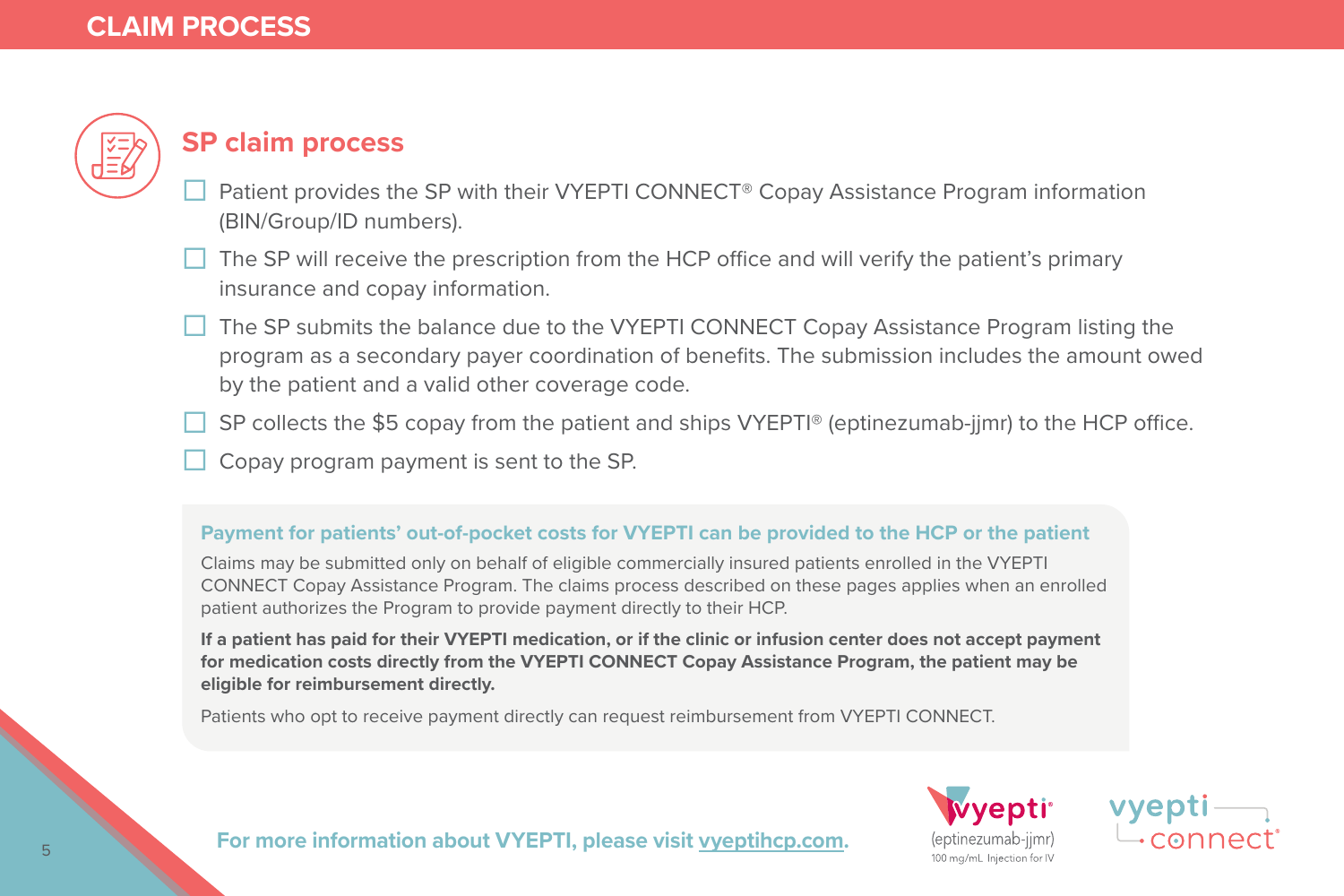

**VYEPTI CONNECT®** can provide access support throughout the patient journey—from benefits investigations through infusion. **For more information, call 833-4-VYEPTI.**



For nursing support, **VYEPTI GO®** is there to assist patients during their treatment journey. Terms and Conditions apply. **Get all the details at [vyeptigo.com](https://www.vyepti.com/savings-and-support#enroll-vyepti-go).** 



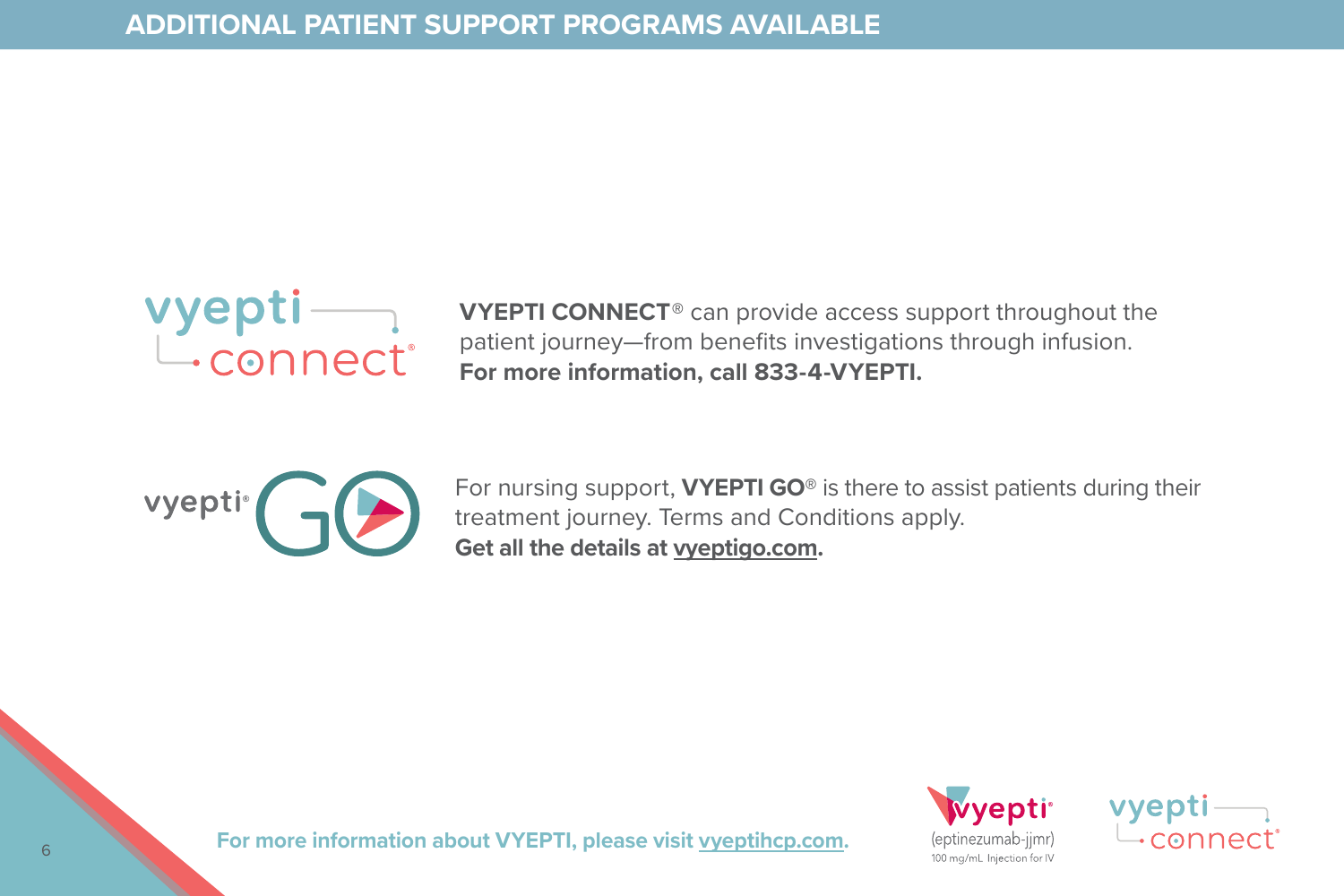#### **Terms and Conditions for the VYEPTI CONNECT® Copay Assistance Program (the "Program")**

**Terms and Conditions:** Only commercially insured patients age 17 years and older whose insurance policy provides coverage for VYEPTI® (eptinezumab-jjmr) and whose insurance company does not pay for the entire cost of their prescription, are eligible for copay assistance (the "Offer"). Patients are not eligible for the Offer:

(1) If they are self-pay, meaning the patient pays the entire cost of the prescription out of their own pocket; or

(2) If the patient is enrolled in a health plan in which the federal or state government could pay for their prescription, either all of it or part of it; examples of government programs that pay for medication are Medicare or Medicaid, Medigap, VA, DOD, or TRICARE; or

(3) If they are Medicare-eligible and enrolled in an employer-sponsored retiree health plan or prescription drug benefit program.

The Offer is valid for use only with a valid prescription for VYEPTI at the time the prescription is filled by the pharmacist, or at the time the healthcare provider (or "HCP") administers VYEPTI to the patient. The Offer applies only to prescriptions filled before the Program expires or terminates. The Offer applies to the cost of the product only; any administration costs (e.g., cost of IV infusion) or other fees are the responsibility of the patient. The patient or patient's HCP shall not submit any prescription copays for payment to any public third-party payer, including Medicaid or Medicare, or to any other similar federal or state healthcare program. Patients are responsible for complying with any obligations or requirements imposed by their commercial insurance plans.

The Offer is for the eligible patient and is not transferable to any other person. The selling, purchasing, trading, or counterfeiting of the Offer is prohibited by law. The Offer has no cash value and may not be used in combination with any other discount, coupon, rebate, free trial, or similar offer for the specified VYEPTI prescription.

Lundbeck reserves the right to rescind, revoke, terminate, or amend the Offer at any time without notice. The Offer is intended to comply with all applicable laws and regulations including, without limitation, the federal Anti-Kickback Statute, its implementing regulations, and related guidance interpreting the federal Anti-Kickback Statute. The Offer is not health insurance. The Offer is valid only in the USA where allowed by law. There is no product purchase requirement associated with the Offer. Patients can discontinue participation in the Program at any time and their questions and requests can be directed to 833-4-VYEPTI (833-489-3784) Monday through Friday, 8 am - 8 pm ET.

Eligible commercially insured patients age 17 years and older with a valid VYEPTI prescription who participate in this Program must pay at least \$5 for each VYEPTI treatment. Copay assistance is subject to a per patient maximum benefit of \$4,000 per calendar year (the "Cap") for out-of-pocket expenses for VYEPTI, including copays or coinsurances. If the patient's total out-of-pocket bill exceeds the Cap established by Lundbeck, the patient will be responsible for the additional balance. Patients should confirm their out-of-pocket cost with their pharmacy, or with their HCP, prior to treatment.

The Offer will automatically renew each calendar year. If the patient no longer wishes to participate in the Offer, he/she can call and cancel at any time. By participating in the VYEPTI CONNECT Copay Assistance Program, the patient acknowledges and agrees that he/she is eligible to participate pursuant to the rules stated in these VYEPTI CONNECT Copay Assistance Program Terms and Conditions and that he/she understands and agrees to comply with these VYEPTI CONNECT Copay Assistance Program Terms and Conditions.

#### <sup>7</sup> **For more information about VYEPTI, please visit [vyeptihcp.com.](https://www.vyeptihcp.com/)**

**Wyepti** (eptinezumab-jjmr) 100 mg/mL Injection for IV